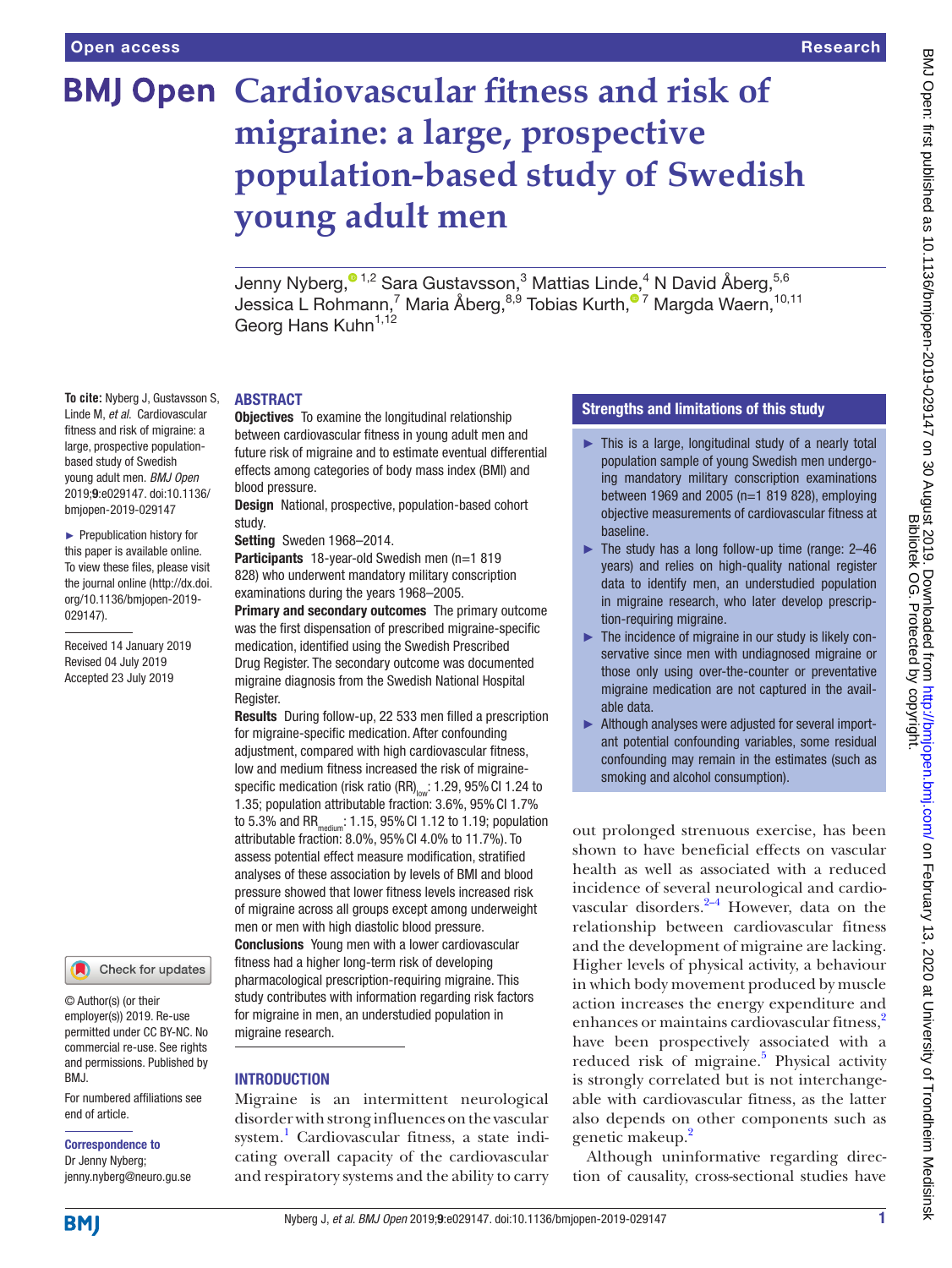shown an inverse association of peak oxygen uptake with migraine,<sup>6</sup> whereas findings from cross-sectional studies of migraine and physical activity have been heterogeneous.<sup>7-10</sup> Among individuals with migraine, regular physical activity appears to have alleviating effects on migraine symptoms such as frequency and intensity.<sup>11</sup> However, acute physical exercise may also be a trigger of migraine episodes, $\frac{12}{12}$  and individuals with migraine or severe headaches might therefore be more reluctant to exercise. There is also a high comorbidity between migraine and cardiovascular conditions.<sup>13</sup> While factors affecting cardiovascular health, such as weight and blood pressure, have also been shown to influence migraine prevalence, $14 \frac{15}{15}$  the contribution of cardiovascular fitness to long-term migraine risk may be differential across strata of body mass index (BMI) and blood pressure, though this has yet to be formally assessed.

Migraine is two to three times more prevalent in women, and findings on factors influencing migraine in men are scarce.<sup>[16](#page-8-7)</sup>

The primary aim of this study was to estimate the effect of baseline cardiovascular fitness level on the longterm risk of prescription-requiring migraine in a large, prospective population-based cohort of young Swedish men with objective measures of cardiovascular fitness at baseline and a long follow-up time. The secondary aim was to evaluate whether the relationship between cardiovascular fitness and future risk of migraine is modified by baseline levels of BMI or blood pressure.

#### **METHODS**

We performed a population-based prospective study of young Swedish men enlisting for military service. Exposure variables were obtained at conscription (baseline) from records in the Swedish Military Service Conscription Register. Data from this register were linked to the Swedish Prescribed Drug Register, the National Hospital Registers, the Longitudinal Integration Database for Health Insurance and Labour Market Studies and the Swedish Cause of Death Register. Linkage of individual data was made possible by the unique personal identification number assigned to each registered person in Sweden. After linkage, all data were anonymised and coded by Statistics Sweden to maintain the confidentiality for the included men.

During follow-up, use of migraine-specific medication identified through the Swedish Prescribed Drug Register served as a proxy for migraine. Further, in a secondary analysis, hospital diagnoses of migraine, identified in the National Hospital Register, were recorded as outcomes.

#### Study population

The source population of the study comprised all men (n=1 819 828) who enlisted for military service during 1968–2005, were 16–25 years old and had a documented test centre location. Enlistment was mandatory during this period for all Swedish men. Only individuals with severe



<span id="page-1-0"></span>Figure 1 Flowchart of the study populations showing included and excluded subjects and number of outcomes.

chronic medical or mental conditions, serious disabilities or incarceration were granted exemption (in all, 2%–3% of the male population per year). The vast majority were 18 years old at time of conscription (mean age 18.2, SD=0.7). To reduce the risk of possible reverse causation, men with a prescribed migraine-specific medication or migraine diagnosis prior to or during the 2years after conscription (identified through the National Hospital Register and Conscription Register) were excluded from all analyses, as were men who died or emigrated within 2years of conscription, as well as individuals with missing data on cardiovascular fitness [\(figure](#page-1-0) 1). For analyses using the Prescribed Drug Register, men who died or emigrated prior to the start of the register (2005) were excluded ([figure](#page-1-0) 1).

#### Ascertainment of exposure: cardiovascular fitness

All men underwent a 2-day examination at one of six Swedish conscription centres (Southern, Western, Eastern, Central/Bergslagen, Northern lower and Northern upper). Cardiovascular fitness was evaluated at all centres for all included years. Cardiovascular fitness was objectively measured by a physician using a standardised maximal cycle ergometric test. Following 5min of warm-up, the work rate was increased continuously by 25W/min until exhaustion. The final work rate (Wmax) was recorded, divided by body weight and then converted into a stanine score, which served as a measure of cardiovascular fitness. We have previously observed that the frequency distribution of cardiovascular fitness in the dataset is right skewed and not normally distributed. Therefore, as in other studies, $17$  cardiovascular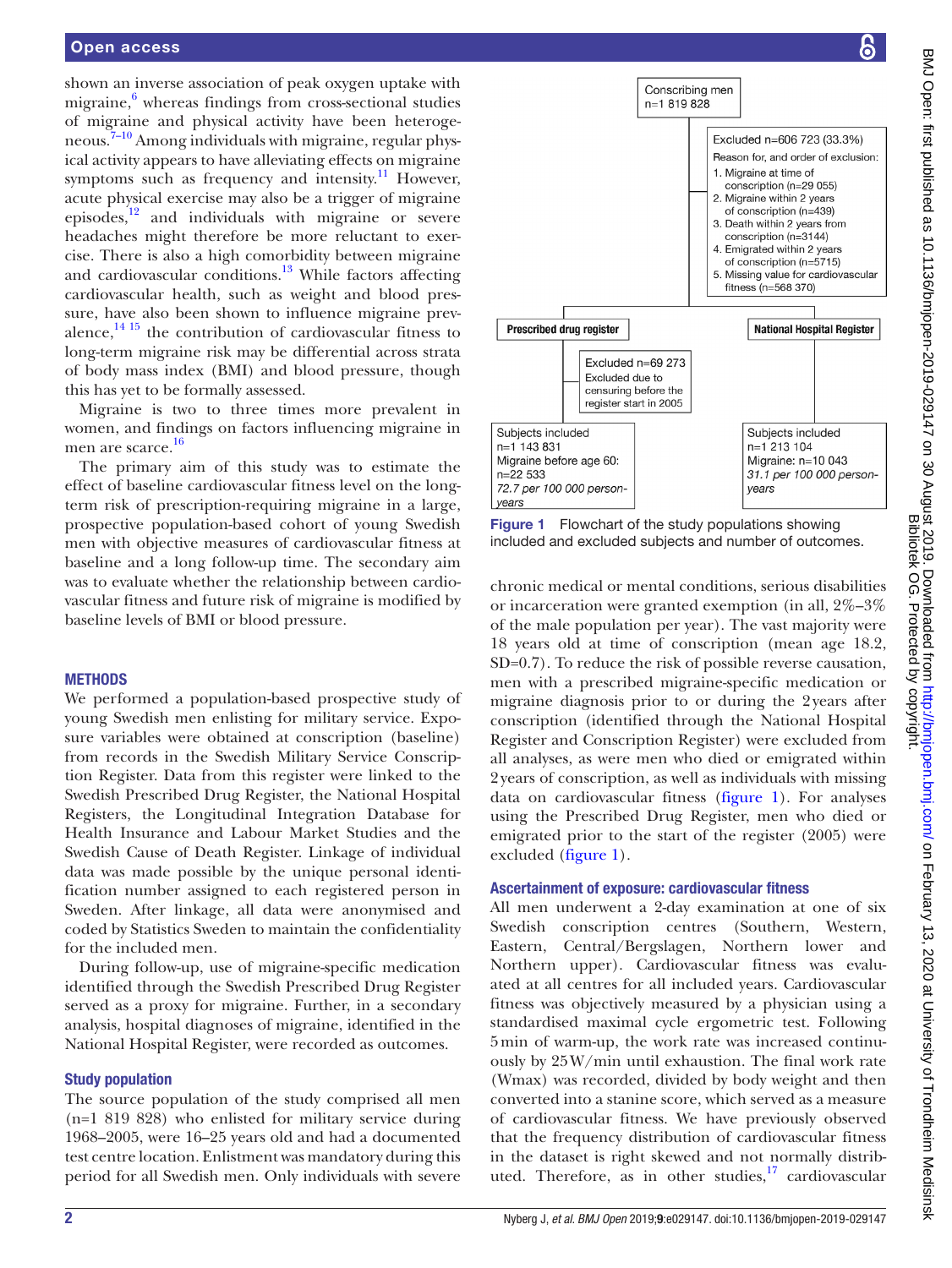fitness categories were trichotomised as low (score 1–4), medium (score 5–7) and high (score 8–9). Although the protocol for the ergometer test has changed over the years, average cardiovascular fitness scores have remained stable over time  $\langle 1\%$  change). The conscription cardiovascular fitness test has also been shown to have good reli-ability and validity.<sup>[18](#page-8-9)</sup>

#### **Covariates**

Weight, height and systolic and diastolic blood pressures were measured by a physician following a written standard protocol. Systolic and diastolic blood pressures were measured on the first conscription day after 5–10min rest in the supine position. One measurement was generally performed, although when systolic blood pressure was over 145mm Hg or diastolic blood pressure was outside the range of 50–85mm Hg, a second measurement was made on the following day and included in the register instead. Weight (kg) and height (m) were measured and BMI was calculated as  $(\text{kg/m}^2)$ . BMI values <10 and >60 km/m<sup>2</sup> were treated as implausible values and excluded. BMI was categorised as low  $\left($ <18.5 kg/m<sup>2</sup> $\right)$ , normal  $\left(18.5-24.9\,\mathrm{kg}\right)$  $(m^2)$  and high (>25.0 kg/m<sup>2</sup>). Systolic and diastolic blood pressures were divided into three groups; systolic blood pressure: ≥140, 120–139 and ≤119mm Hg and diastolic blood pressure:  $≥80$ , 66–79 and ≤65mm Hg. Information on conscription test centre, conscription year, age at conscription and parental education level were also taken into account as potential sources of confounding. We anticipated differences in conscription procedures and diagnosis frequencies depending on enlistment year. Socioeconomic status has also been shown to affect level of cardiovascular fitness in the current dataset and has been associated with migraine risk.<sup>19</sup> Therefore, we controlled our analyses for parental education as a proxy for socioeconomic status. Information on parental education (80% coverage), as well as emigration, were collected from the Longitudinal Integration Database for Health Insurance and Labour Market Studies (Swedish acronym LISA; [http://www.scb.se/Pages/List\\_\\_\\_\\_257743.aspx](http://www.scb.se/Pages/List____257743.aspx)) at Statistics Sweden. The LISA database includes data from all Swedish residents aged 16 years and older and is annually updated. Parental education information (maternal and paternal education treated separately) was graded in three levels: prehigh school education (up to 9 years), high school education and university/postgraduate education.

#### Outcome variables

The outcome of migraine between age 20 and 60 was obtained using first recorded dispensing of prescribed migraine-specific medication, identified using the Swedish Prescribed Drug Register. This national register started in 2005 and includes detailed information on all prescription drugs (from primary care and hospital-based care) dispensed by all pharmacies in Sweden. $20$  The Prescribed Drug Register is updated monthly, and the prescriptions are grouped according to the Anatomical

Therapeutic Chemical classification (WHO). The following migraine-specific medications were included: sumatriptan (N02CC01), naratriptan (N02CC02), zolmitriptan (N02CC03), rizatriptan (N02CC04), almotriptan (N02CC05), eletriptan (N02CC06), frovatriptan (N02CC07), dihydroergotamine (N02CA01) and ergotamine (N02CA02). As these medications are also indicated for cluster headache, men with this diagnosis (International Classification of Diseases (ICD)-10: G44.0; ICD-9: 346C; ICD-8: 346.01) in the National Hospital Register were excluded from the analyses.

Secondary analyses were additionally performed using ICD codes for migraine diagnosis from the Swedish National Hospital Register as an outcome (ICD-10: G43; ICD-9: 346A,B,X,W; ICD-8: 346.09). This register contains both inpatient and outpatient diagnoses recorded in a hospital setting including referrals to neurologists/ migraine specialists and emergency visits. In Sweden, it is mandatory for all private and publicly funded hospitals to register one principal diagnosis at discharge and up to 30 contributory diagnoses. Register coverage for all inpatient care increased gradually during 1968–1986, and diagnoses from hospital outpatient care were documented starting in 2001. The Swedish National Hospital Register is a national, population-based register with high coverage; it is validated with positive predictive values of  $(85\% - 95\%)$  for most ICD diagnoses.<sup>21</sup>

#### Statistical analyses

To address the primary aim that is, how cardiovascular fitness at baseline affects risk of migraine during follow-up, we calculated risk ratios (RRs) and 95% CIs using Poisson regressions, with exposure time as an offset to correct for differences in exposure time, and robust SEs. Using these models, we also calculated the maximum likelihood estimations for the adjusted population attributable fractions (PAF) with corresponding  $95\%$  CIs.<sup>[22 23](#page-8-13)</sup> We here interpret PAFs as the estimated percentage of all cases of the outcome during follow-up that could have been prevented if the men of specified cardiovascular fitness group had instead belonged to the group with high cardiovascular fitness. We chose to perform RR analyses due to the aggregation of both new and older records in the Prescribed Drug Register at register initiation. For this reason, it was not possible to establish the exact time of first prescription, rendering Cox proportional hazards models unsuitable.

All analyses were adjusted for age at conscription, conscription region, conscription decade and parental education (model 1). Given that BMI might affect both cardiovascular fitness and migraine, we also performed an additional model (model 2) additionally adjusting for  $BMI<sub>1</sub><sup>24</sup>$  $BMI<sub>1</sub><sup>24</sup>$  $BMI<sub>1</sub><sup>24</sup>$  though there is uncertainty about the directionality of this relationship. To address our secondary aim that is, whether the relationship of cardiovascular fitness and migraine was modified by levels of BMI or blood pressure, we stratified the risk estimates from model 1 by categories of baseline BMI, as well as systolic and diastolic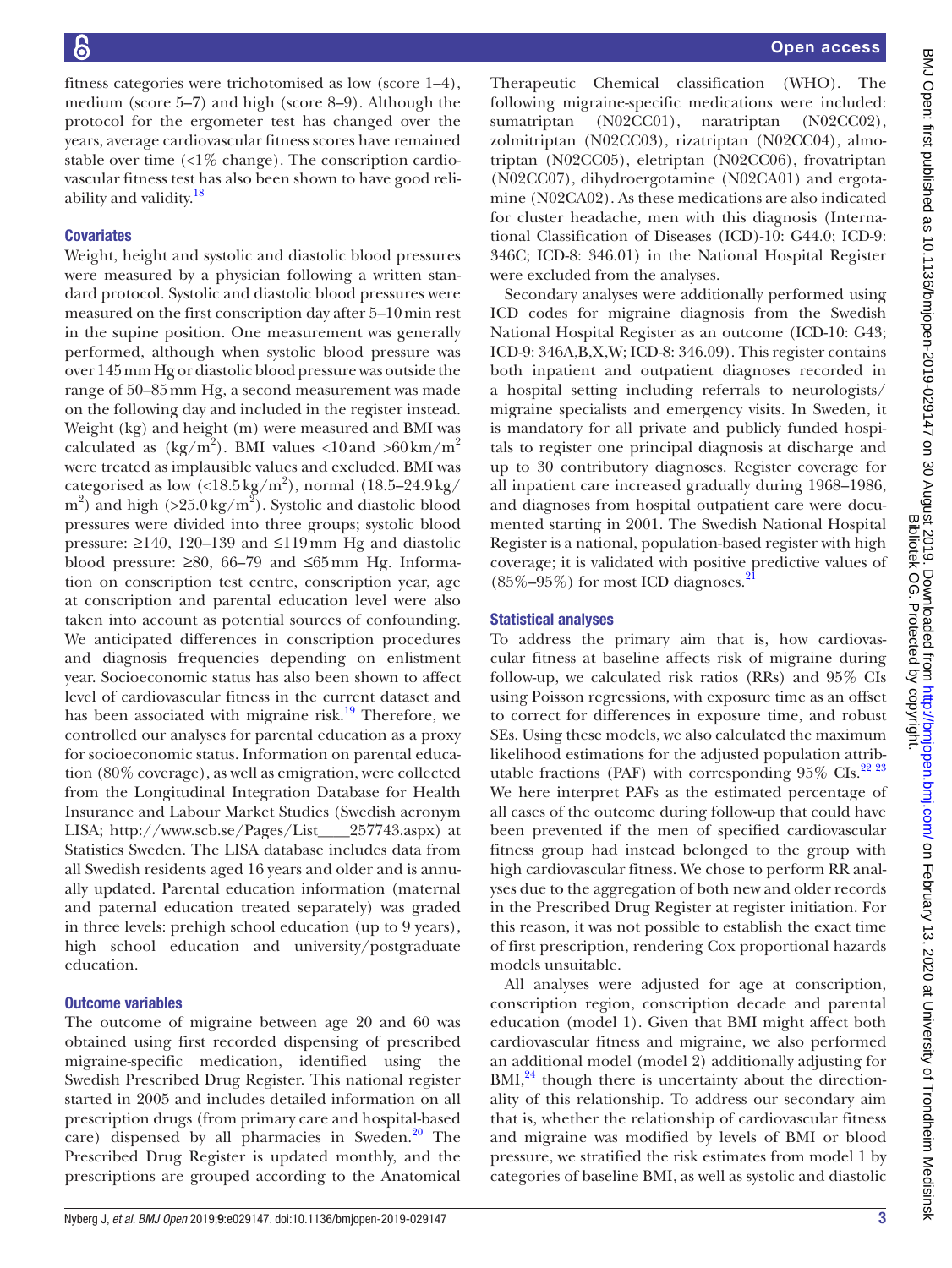blood pressure, as previously defined. Missing data on parental education levels were treated as additional, separate category. High cardiovascular fitness was used as the reference category.

We also performed secondary analyses to evaluate the relationship between cardiovascular fitness and risk of hospital-based migraine diagnosis, which likely includes the most severe migraine cases. Since time of diagnosis information was available in this register, Cox proportional hazards models were used to estimate HRs and 95% CIs. The follow-up period began at conscription (baseline), and person-time was included until time of (1) first record of migraine in the National Hospital Register, (2) death, (3) emigration or (4) at the end of follow-up, that is, on 31 December 2014, whichever happened first. Observed follow-up ranged from a minimum of 2 years to a maximum 46 years. All death dates were obtained from the Swedish Cause of Death Register, which has kept record of virtually all deaths in Sweden since 1961. We performed separate analyses for outpatient migraine diagnoses only, as well as outpatient and inpatient diagnoses, together. By removing the inpatient diagnoses, individuals with the highest degree of psychiatric and somatic comorbidities, medication overuse and highest pain scores were excluded<sup>25</sup> rendering the patient group more homogeneous. We also performed a separate set of analyses including only primary diagnoses of migraine.

All analyses were conducted using SAS V.9.4 (SAS Institute).

#### Patient and public involvement

There was no patient involvement in this register-based study.

#### **RESULTS**

Baseline characteristics for the full study population and stratified by levels of cardiovascular fitness in the study population are shown in [table](#page-4-0) 1. Men with lower cardiovascular fitness levels were more likely to have lower parental education, higher BMI and higher systolic blood pressure than men with higher fitness. After we applied the exclusion criteria, analyses of dispensed migraine-specific medication were conducted using data from a total of 1 143 831 participants. Secondary analyses of migraine diagnoses documented in the National Hospital Register were conducted with 1 213 104 included participants ([figure](#page-1-0) 1).

#### Cardiovascular fitness and future dispensing of migrainespecific medication

Prescriptions for migraine-specific medication were filled by 22 533 of the included men (2.0%). Compared with those with a high cardiovascular fitness level at conscription, both low and medium levels of fitness were associated with an increased risk for use of migraine-specific medication during follow-up (adjusted RR 1.29, 95%CI 1.24 to 1.35 and 1.15, 95%CI 1.12 to 1.19; [table](#page-5-0) 2). The PAF of medium cardiovascular fitness for migraine-specific

medication  $(8.0\%)$  was higher than that of low fitness (3.6%). Including BMI as an additional potential source of confounding in the multivariable models did not change the RRs or PAFs substantially. The proportion of men with missing values for cardiovascular fitness was 31.6% for men with migraine-specific medication and 32.4% for men without.

#### Risks stratified by categories of BMI and blood pressure

The association of cardiovascular fitness with future migraine-specific medication was analysed in separate strata of BMI and blood pressure groups to assess potential effect measure modification ([figure](#page-5-1) 2). Low and medium fitness were associated with an increased risk for migraine medication prescription among men with high and normal BMI, but no increased risk for the outcome was observed among underweight men. On stratification for systolic blood pressure levels, low and medium fitness had similar associations with future migraine medication across all three categories. Fitness was not associated with future migraine-specific medication prescription in men with high diastolic blood pressure (≥80mm Hg) but was associated with increased risk of prescription in men with lower diastolic blood pressures (in 66–79mm Hg as well as ≤65mm Hg groups).

#### Cardiovascular fitness and future migraine diagnosis

Migraine diagnoses were recorded in the National Hospital Register for 10 043 men (0.8% of the entire study population). Most (82%) were primary diagnoses. Approximately one-third of the men with a migraine diagnosis in the National Hospital Register were also observed to have a migraine medication prescription in the Prescribed Drug Register. Lower cardiovascular fitness was found to increase the risk of a first-time migraine outpatient diagnosis [\(table](#page-5-2) 3). Adding migraine codes for inpatient migraine to the outpatient codes did not result in a substantial change in our findings. Associations were similar when analysing only primary migraine diagnoses. For primary outpatient diagnoses, the HR for low and medium cardiovascular fitness were 1.15, 95%CI 1.05 to 1.26 and 1.07, 95%CI 1.01 to 1.14, respectively. For combined primary outpatient and inpatient diagnoses, the HR for low fitness was 0.98, 95%CI 0.91 to 1.09 and HR for medium fitness was 1.03, 95%CI 0.98 to 1.09.

#### **DISCUSSION**

In this large, prospective cohort of young adult men, cardiovascular fitness was inversely associated with future prescription-requiring migraine. Though quite similar, the risks were somewhat larger for filled migraine-specific drug prescriptions than for outpatient migraine diagnosis. The increased relative risk of migraine among those with a low level of cardiovascular fitness was higher than for those with a medium level fitness. However, more new migraine cases detected in this study were attributable to medium cardiovascular fitness, which was more common in the study population, rather than to low cardiovascular fitness.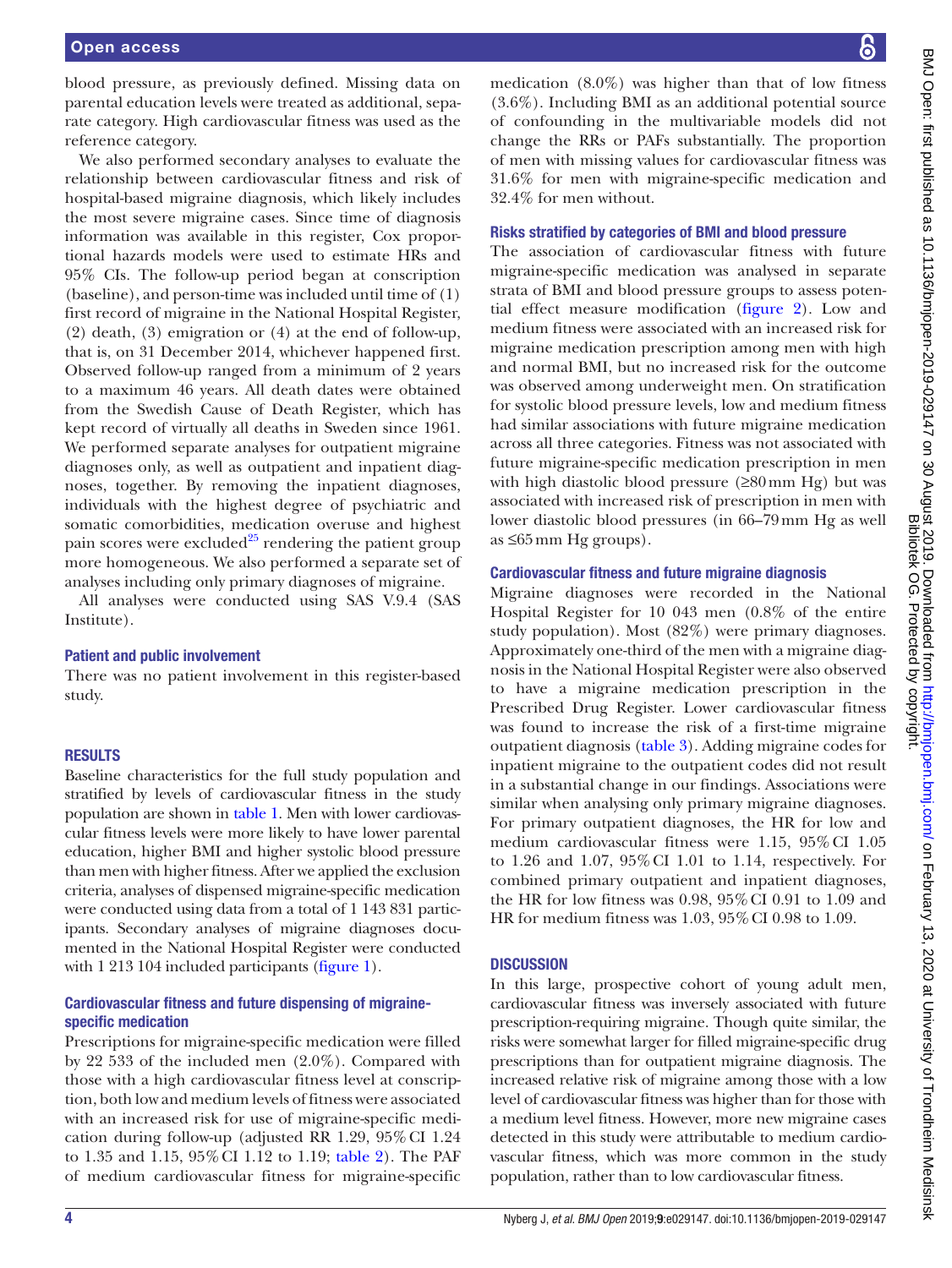<span id="page-4-0"></span>

| Table 1 Baseline characteristics of the study population, stratified by cardiovascular fitness level in a cohort of 1 142 831 |
|-------------------------------------------------------------------------------------------------------------------------------|
| male conscripts included in the analyses of migraine-specific medication prescription before age 60                           |

|                              |                   | Level of cardiovascular fitness* |                 |                 |
|------------------------------|-------------------|----------------------------------|-----------------|-----------------|
|                              | All, n (%)        | High, $n$ $%$                    | Medium, n (%)   | Low, $n$ (%)    |
| Total                        | 1 143 831 (100.0) | 316 113 (100.0)                  | 673 536 (100.0) | 154 182 (100.0) |
| Migraine-specific medication | 22 533 (2.0)      | 5525 (1.7)                       | 13 448 (2.0)    | 3560 (2.3)      |
| Decade of conscription       |                   |                                  |                 |                 |
| 1968-1969                    | 9619 (0.8)        | 2920 (0.9)                       | 5169 (0.8)      | 1530 (1.0)      |
| 1970s                        | 357 123 (32.8)    | 123 367 (39.0)                   | 198 357 (29.5)  | 53 399 (34.6)   |
| 1980s                        | 432 857 (37.8)    | 104 672 (33.1)                   | 252 082 (37.4)  | 76 103 (49.4)   |
| 1990s                        | 247 079 (21.6)    | 65 057 (20.6)                    | 161 868 (24.0)  | 20 154 (13.1)   |
| 2000s                        | 79 153 (6.9)      | 20 097 (6.4)                     | 56 060 (8.3)    | 2996 (1.9)      |
| Place of conscription        |                   |                                  |                 |                 |
| South                        | 263 865 (23.1)    | 70 546 (22.3)                    | 158 784 (23.6)  | 34 535 (22.4)   |
| West                         | 245 545 (21.5)    | 62 247 (19.7)                    | 145 540 (21.6)  | 37 758 (24.5)   |
| East                         | 246 449 (21.5)    | 68 731 (21.7)                    | 140 660 (20.9)  | 37 058 (24.0)   |
| Bergslagen                   | 225 046 (19.7)    | 63 472 (20.1)                    | 130 994 (19.4)  | 30 580 (19.8)   |
| <b>Lower Norrland</b>        | 105 809 (9.3)     | 31 230 (9.9)                     | 64 667 (9.6)    | 9912 (6.4)      |
| <b>Upper Norrland</b>        | 57 117 (5.0)      | 19 887 (6.3)                     | 32 891 (4.9)    | 4 339 (2.8)     |
| Parental education           |                   |                                  |                 |                 |
| Prehigh school               | 345 478 (30.2)    | 83 976 (26.6)                    | 199 592 (29.6)  | 61 910 (40.2)   |
| High school                  | 478 024 (41.8)    | 124 718 (39.5)                   | 289 883 (43.0)  | 63 424 (41.1)   |
| University or higher         | 290 792 (25.4)    | 100 633 (31.8)                   | 166 772 (24.8)  | 23 388 (15.2)   |
| Missing                      | 29 537 (2.6)      | 6788(2.1)                        | 17 289 (2.6)    | 5460 (3.5)      |
| <b>BMI</b>                   |                   |                                  |                 |                 |
| High $(≥25.0)$               | 89 073 (7.8)      | 6344 (2.0)                       | 52 873 (7.9)    | 29 856 (19.4)   |
| Normal (18.5-24.9)           | 930 230 (81.3)    | 283 599 (89.7)                   | 549 055 (81.5)  | 97 578 (63.3)   |
| Low $(<18.5)$                | 121 670 (10.6)    | 25 703 (8.1)                     | 69 896 (10.4)   | 26 071 (16.9)   |
| Missing                      | 2858 (0.2)        | 469(0.1)                         | 1712 (0.3)      | 677 (0.4)       |
| Systolic blood pressure      |                   |                                  |                 |                 |
| $\geq$ 140 mm Hg             | 211 550 (18.5)    | 50 693 (16.0)                    | 128 388 (19.1)  | 32 469 (21.1)   |
| 120-139mm Hg                 | 720 456 (63.0)    | 199 746 (63.2)                   | 424 041 (63.0)  | 96 678 (62.7)   |
| $\leq 119$ mm Hg             | 206 286 (18.0)    | 64 170 (20.3)                    | 117 757 (17.5)  | 24 360 (15.8)   |
| Missing                      | 5 530 (0.5)       | 1505(0.5)                        | 3350(0.5)       | 675 (0.4)       |
| Diastolic blood pressure     |                   |                                  |                 |                 |
| ≥80mm Hg                     | 476 880 (41.7)    | 130 450 (41.3)                   | 283 226 (42.1)  | 63 204 (41.0)   |
| 66-79 mm Hg                  | 506 599 (44.3)    | 140 125 (44.3)                   | 297 911 (44.2)  | 68 564 (44.5)   |
| $\leq$ 65 mm Hg              | 154 631 (13.5)    | 43 959 (13.9)                    | 88 962 (13.2)   | 21 710 (14.1)   |
| Missing                      | 5721 (0.5)        | 1580 (0.5)                       | 3437 (0.5)      | 704 (0.5)       |

\*Performance was trichotomised as low (score 1–4), medium (score 5–7) and high (score 8–9).

BMI, body mass index.

#### Comparisons with other studies

This longitudinal, population-based study provides new insights into the effects of cardiovascular fitness on migraine risk. While not directly comparable with cardiovascular fitness, two prospective studies have previously evaluated the relationships between physical activity and migraine with inconsistent results. $58$  We

emphasise the importance of distinguishing cardiovascular fitness from physical activity. Cardiovascular fitness is more strongly related to health outcomes than physical activity, and activity not resulting in an increase in fitness level may not provide protective effects against adverse health outcomes.<sup>26</sup> For this reason, studies of cardiovascular fitness in addition to physical activity are of great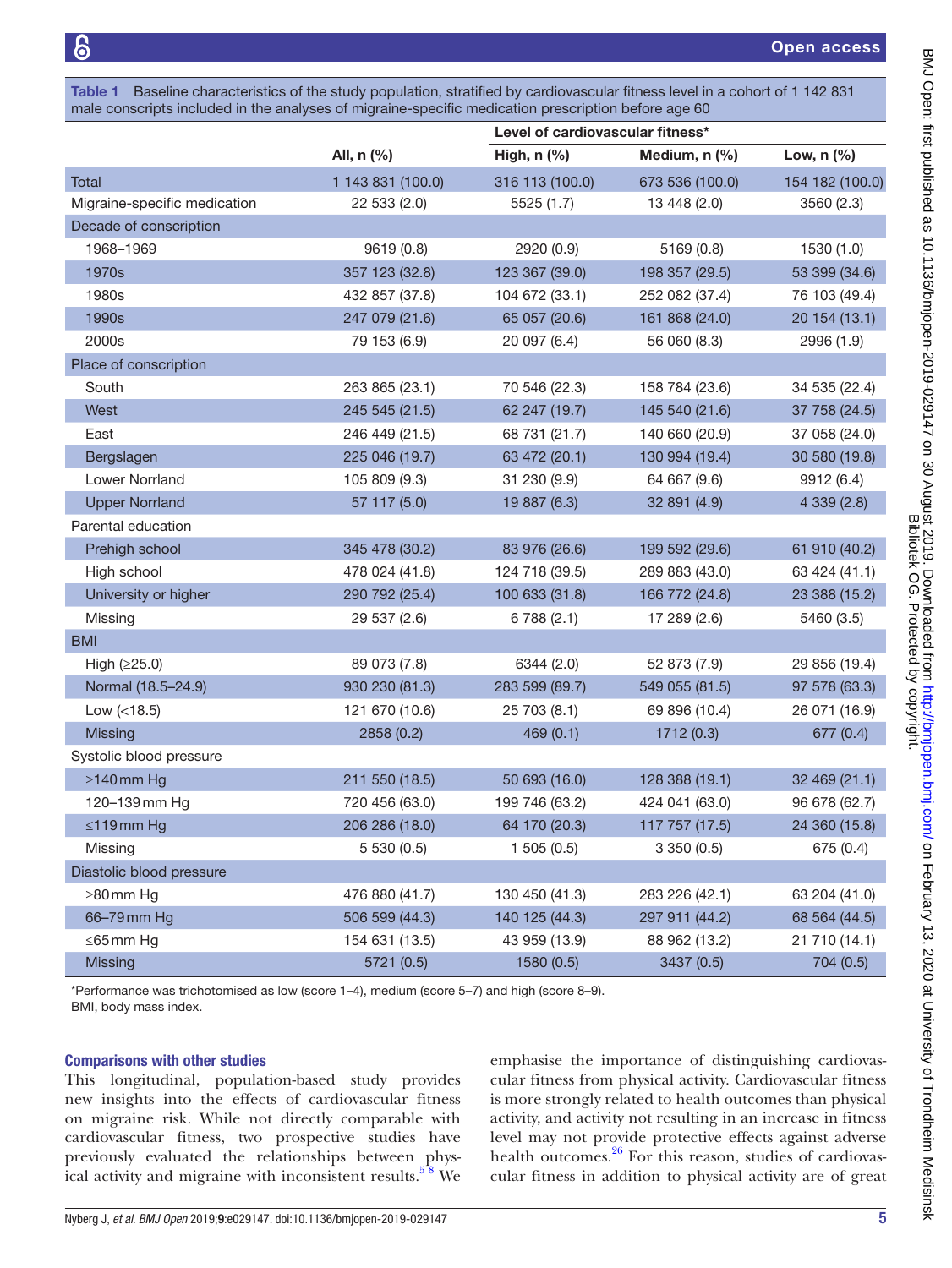<span id="page-5-0"></span>

|                                        | Model 1*, n=1 143 831                                                                                                                                                     |                                |                     |
|----------------------------------------|---------------------------------------------------------------------------------------------------------------------------------------------------------------------------|--------------------------------|---------------------|
| Cardiovascular fitness+                | Migraine /total no.                                                                                                                                                       | <b>RR (95% CI)</b>             | <b>PAF (95% CI)</b> |
| <b>High</b>                            | 5 525/3 16 113                                                                                                                                                            | 1.00 (reference)               |                     |
| Medium                                 | 13 448/673536                                                                                                                                                             | 1.15 (1.12 to 1.19)            | 8.0% (4.0 to 11.7)  |
| Low                                    | 3 550/1 54 182                                                                                                                                                            | 1.29 (1.24 to 1.35)            | 3.6% (1.7 to 5.3)   |
|                                        | Model 2‡, n=1 140 973                                                                                                                                                     |                                |                     |
| Cardiovascular fitness+                | Migraine /total no.                                                                                                                                                       | <b>RR (95% CI)</b>             | <b>PAF (95% CI)</b> |
| <b>High</b>                            | 5517/315644                                                                                                                                                               | 1.00 (reference)               |                     |
| Medium                                 | 13 411/6 71 824                                                                                                                                                           | 1.14 $(1.11 \text{ to } 1.18)$ | 7.5% (3.2 to 11.4)  |
| Low                                    | 3537/153505                                                                                                                                                               | 1.27 (1.21 to 1.32)            | 3.3% (1.2 to 5.2)   |
| <b>tHigh level=reference category.</b> | *Adjusted for age, conscription calendar year and region and parental education.<br>‡Adjusted for age, conscription calendar year and region, parental education and BMI. |                                |                     |

importance. A cross-sectional study found an inverse relationship of peak oxygen uptake and migraine in adults younger than  $50<sup>6</sup>$  $50<sup>6</sup>$  $50<sup>6</sup>$  but given its cross-sectional study

| Cardiovascular<br>fitness |  | Migraine/<br>Total No. | RR (95% CI)                                         |     |     |                         |                                                                         |                     |     |  |
|---------------------------|--|------------------------|-----------------------------------------------------|-----|-----|-------------------------|-------------------------------------------------------------------------|---------------------|-----|--|
| BMI                       |  |                        |                                                     |     |     |                         |                                                                         |                     |     |  |
| $\geq 25$                 |  | High<br>Medium<br>Low  | 375 / 25 703<br>1205 / 69 896<br>546 / 26 071       |     |     |                         | $-1.19(1.06-1.35)$                                                      | $-$ 1.35 (1.17-1.56 |     |  |
| 18.5-24.9                 |  | High<br>Medium<br>Low  | 5035 / 283 599<br>11 013 / 549 055<br>2283 / 97 578 |     |     |                         | $\rightarrow$ 1.14 (1.10-1.18)<br>$\rightarrow$ 1.27 (1.21-1.34)        |                     |     |  |
| < 18.5                    |  | High<br>Medium<br>Low  | 144 / 6344<br>1265 / 52 873<br>743 / 29 856         |     |     |                         | $-1.04(0.87 - 1.24)$<br>$-1.07(0.89-1.28)$                              |                     |     |  |
| <b>SBP</b>                |  |                        |                                                     |     |     |                         |                                                                         |                     |     |  |
| $\geq 140$                |  | High<br>Medium<br>Low  | 974 / 64 170<br>1990 / 117 757<br>458 / 24 360      |     |     |                         | $\longleftarrow$ 1.13 (1.05-1.22)<br>$\longrightarrow$ 1.22 (1.09-1.37) |                     |     |  |
| 120-139                   |  | High<br>Medium<br>l ow | 3600 / 199 747<br>8494 / 424 041<br>2271 / 96 678   |     |     | $H = 1.11(1.07 - 1.16)$ | $\rightarrow$ 1.25 (1.19-1.32)                                          |                     |     |  |
| $\leq 119$                |  | High<br>Medium<br>Low  | 958 / 50 693<br>2972 / 128 388<br>841 / 32 469      |     |     |                         | $\longrightarrow$ 1.22 (1.14-1.32)<br>$\blacksquare$ 1.31 (1.19-1.44)   |                     |     |  |
| <b>DBP</b>                |  |                        |                                                     |     |     |                         |                                                                         |                     |     |  |
| $\geq 80$                 |  | High<br>Medium<br>Low  | 838 / 43 959<br>1683 / 88 962<br>457 / 21 710       |     |     | $-1.01(0.93 - 1.09)$    | $-1.10(0.98-1.24)$                                                      |                     |     |  |
| 66-79                     |  | High<br>Medium<br>Low  | 2467 / 140 125<br>6045 / 297 911<br>1617 / 68 564   |     |     |                         | $\leftarrow$ - 1.17 (1.11-1.22)<br>$\longleftarrow$ 1.30 (1.22-1.38)    |                     |     |  |
| $\leq 65$                 |  | High<br>Medium<br>Low  | 2225 / 130 451<br>5728 / 283 226<br>1496 / 63 204   |     |     |                         | $\mapsto$ 1.19 (1.14-1.25)<br>$\longleftarrow$ 1.35 (1.27-1.45)         |                     |     |  |
|                           |  |                        | 0.6                                                 | 0.8 | 1.0 | 1.2                     | 1.4                                                                     | 1.6                 | 1.8 |  |

<span id="page-5-1"></span>Figure 2 RRs of prescribed migraine-specific medication in relation to cardiovascular fitness levels stratified by categories of BMI, SBP and DBP at baseline. RR adjusted for age, conscription calendar year and region parental education. BMI, body mass index; DBP, diastolic blood pressure; no., number of events; RR, risk ratio; SBP, systolic blood pressure.

design, no conclusions can be made regarding the direction of the observed effect.

## Effect measure modification by BMI and blood pressure

The association of cardiovascular fitness and migraine was only observed in men with normal and high BMI but not in those with low BMI. Prospective studies of BMI and later risk of migraine appear to be lacking, but a meta-analysis of cross-sectional studies concluded that the risk of migraine appears to be moderately increased in both obese and underweight individuals. $^{14}$  Our results suggest that among men with a low BMI at age 18, there was no additional beneficial effect of having a higher cardiovascular fitness with respect to prescription-requiring migraine risk later in life. It should, however,

<span id="page-5-2"></span>

| <b>Table 3</b> HRs of migraine diagnoses, recorded in the     |             |                     |  |  |  |
|---------------------------------------------------------------|-------------|---------------------|--|--|--|
| National Hospital register, in relation to cardiovascular     |             |                     |  |  |  |
| fitness levels in young adult men followed for up to 46 years |             |                     |  |  |  |
| Outpatient migraine diagnoses only                            |             |                     |  |  |  |
| <b>Cardiovascular</b><br>Migraine/total                       |             |                     |  |  |  |
| fitness*                                                      | no.         | <b>HR (95% CI)†</b> |  |  |  |
| High                                                          | 1759/338295 | 1.00 (reference)    |  |  |  |
| Medium                                                        | 4060/710865 | 1.08 (1.02 to 1.15) |  |  |  |
| Low                                                           | 1044/163946 | 1.18 (1.08 to 1.28) |  |  |  |
| All migraine diagnoses (inpatient and outpatient)             |             |                     |  |  |  |
| <b>Cardiovascular</b><br>Migraine/total                       |             |                     |  |  |  |
| fitness*                                                      | no.         | <b>HR (95% CI)†</b> |  |  |  |
| High                                                          | 2655/338295 | 1.00 (reference)    |  |  |  |
| Medium                                                        | 5852/710865 | 1.05 (1.00 to 1.12) |  |  |  |
| Low                                                           | 1536/163946 | 1.05 (0.98 to 1.12) |  |  |  |
| *High level=reference category.                               |             |                     |  |  |  |

†Adjusted for age, conscription calendar year and region and parental education.

.BMI, body mass index;no., number of events.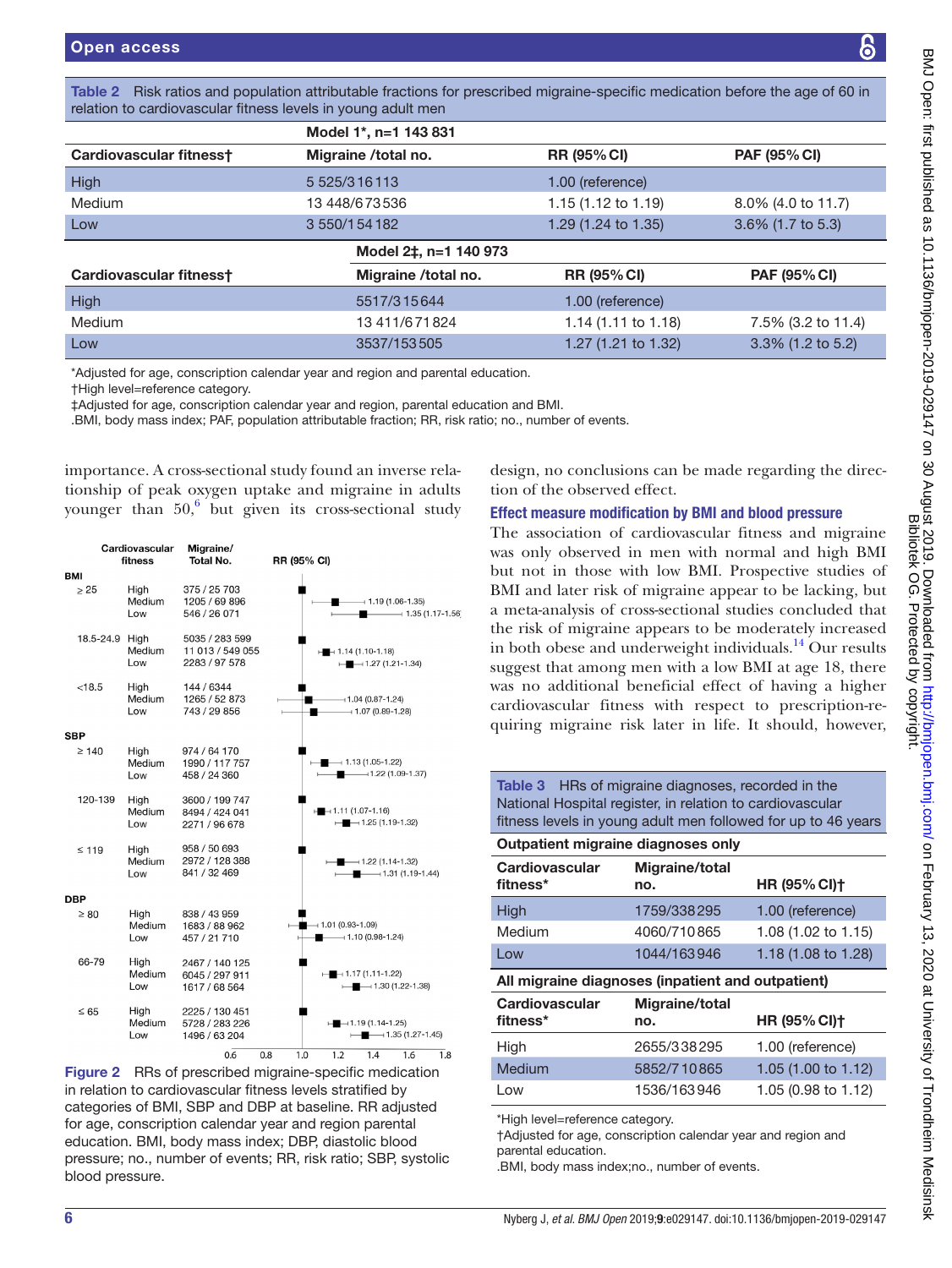be noted that the number of men in this category was limited. It is also possible that there might be a common underlying factor influencing both BMI and migraine.

While an association between lower cardiovascular fitness and later migraine was observed across all categories of systolic blood pressure, this was not the case for the group with a diastolic blood pressure of ≥80mm Hg. This observation may partly be explained by the previously reported relationship between higher blood pressures and hypoalgesia. $27$  It could also reflect an unknown, underlying cause of migraine in young men with extreme blood pressures. Additional studies are needed to further elucidate the modifying effects of BMI and blood pressure on the inter-relationship between cardiovascular fitness and migraine.

#### Possible mechanisms

The increased risk of migraine among men with lower cardiovascular fitness at age 18 observed in this study may be explained by a combination of several factors. There might be an unknown, common predisposing factor for both lower cardiovascular fitness levels and migraine given the known, clear association of migraine with unfavour-able cardiovascular risk factor profiles.<sup>[28](#page-8-18)</sup> An association between migraine and cardiovascular risk comorbidities could be explained by a common pathology underlying both conditions, and migraine might be a local manifestation of a systemic, rather than neurological, phenomenon.[28](#page-8-18) Our research findings expand on previous studies linking migraine to cardiovascular risk factor profiles, highlighting the long-term association between cardiovascular fitness and migraine.

Several areas of the brain are still developing during late adolescence, and it is also possible that cardiovascular fitness during this period has long-term effects on brain health that might reduce susceptibility to migraine. Low cardiovascular fitness has been shown to increase the risk of several other neurological and psychiatric disorders such as stroke,<sup>3</sup> epilepsy<sup>[4](#page-8-20)</sup> and depression.<sup>29</sup> It could be that a common mechanism affecting neuroprotection, neurogenesis, synaptic plasticity, neuroinflammation and neurotrophic factors such as brain-derived neurotrophic factor (BDNF) may be involved. $30$  Hence, higher cardiovascular fitness might result in a greater 'brain reserve' that may act as a compensatory buffer of brain plasticity and neural resources and better enable the brain to cope with neuropathology, resulting in long-lasting beneficial effects on brain health. $31$  Indeed, there is increasing evidence suggesting that behavioural interventions such as physical activity during critical stages of development can have such long-lasting and robust effects on the  $brain$ <sup>31</sup>

Cardiovascular fitness may influence specific aspects of migraine burden contributing to severity. Several studies report lower migraine burden with more physical activity, $32$  and a recent randomised study of exercise in migraine patients showed decreased migraine pain, intensity and frequency after the training intervention.<sup>33</sup>

Neuroadaptive changes with pain are well-known,  $34$  and decreased levels of BDNF have been reported in patients with migraine.<sup>35</sup> Higher fitness levels during adolescence could contribute to long-lasting structural and/or biochemical changes to the brain, generating a higher threshold for migraine pain.

#### Strengths and limitations of this study

Strengths of this study include the population-based design, its large size and the objective measurements of cardiovascular fitness at baseline. Other strengths are available information on a large number of important covariates, the long available follow-up time and the linkage of national register data to identify conscripts who later developed migraine. Furthermore, our study focuses on men, an understudied population in migraine research.

Several limitations should, however, be considered when interpreting our results. We show that 2% of the men filled a first-time prescription of migraine-specific medication during follow-up. However, the mean prevalence of current migraine among adult men in Europe has been estimated to be 8% in a review combining studies with variable timeframes.<sup>[36](#page-8-28)</sup> Although our figures show first-time prescriptions, these should not be interpreted as equivalent to prevalence. Since our outcome measurements only capture men who seek healthcare and we are unable to identify men using over-thecounter migraine medication only, no medication at all, or preventative medications, incidence of migraine in the current study is likely underestimated. The included men classified as having the outcome likely have more severe migraine episodes, which cannot be managed by the patient himself.

Although we excluded men who died or emigrated before the Prescribed Drug Register started in 2005, we may have missed men who enlisted during the earlier years and had migraine that later resolved (or men who did not seek treatment for migraine later). Boys with an early migraine diagnosis that resolved prior to conscription might have been misclassified as having migraine at baseline and would hence be wrongfully excluded from the analyses. Although we have attempted to reduce the risk of possible reverse causation by excluding men with migraine prior to or during the 2 years after conscription, there is still a possibility that adolescent men had migraine but were not diagnosed and had not received prescribed migraine medication. Such men have been included in the current study, and this could influence cardiovascular fitness if they were less active due to their migraine.

The hospital register does not include codes from primary care; therefore, men suffering from migraine without hospital-based care could only be otherwise identified through the Prescribed Drug Register. In Sweden, migraine or cluster headache are the only indications for triptans and ergotamide (Farmaceutiska Specialiteter i Sverige (FASS); [https://www.fass.se/\)](https://www.fass.se/).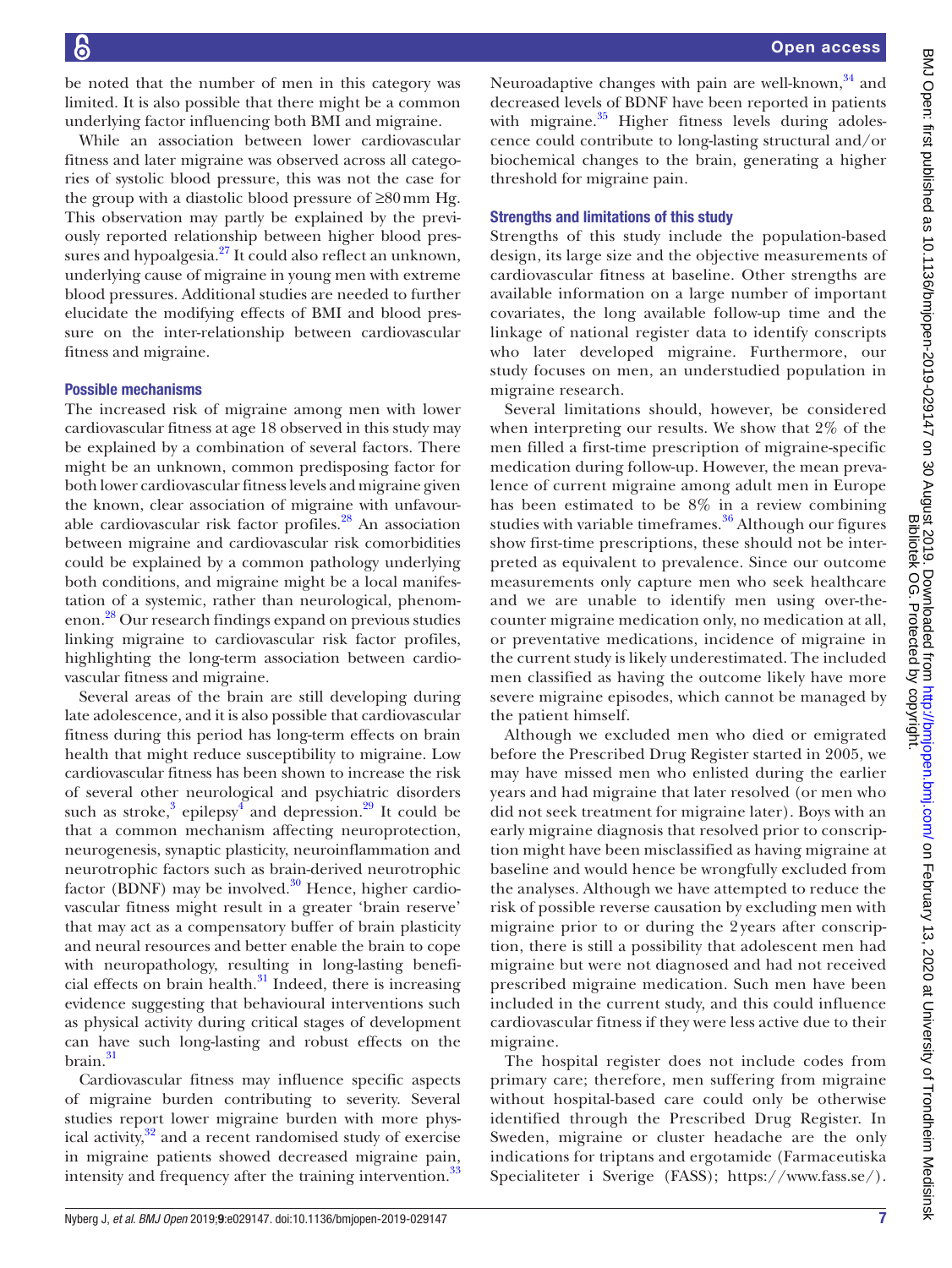We have excluded men with prescribed migraine-specific medication at baseline as well as men diagnosed with cluster headache. However, there is still a small possibility that these medications could be prescribed for other indications, and these participants could be misclassified as having the outcome of interest in our analyses using the Prescribed Drug Register data. The migraine diagnosis based on ICD codes has not been formally validated in the Swedish Hospital Register. However, we have no reason to believe that the generally high positive predictive values observed for other ICD codes in this register would not also apply to migraine.

Although we have controlled for confounding by adjusting for information on several covariates, residual and unmeasurable confounding may still be present. In particular, we had no information on smoking and alcohol consumption.

Our research goal was to estimate the effect of baseline cardiovascular fitness on long-term risk of migraine. Therefore, we do not include data on cardiovascular fitness or other health-related risk factors at later stages in life. We have no information regarding changes in this variable over time. An additional limitation is that, due to the identification method of migraine used, we were not able to stratify subjects according to migraine frequency or severity, episode duration or aura status. Hence, we could not assess how cardiovascular fitness influences the risk of different subtypes of migraine. We emphasise that our findings should not be interpreted as explanatory regarding the causal chain leading to the onset of migraine.

We acknowledge the relatively large number of missing values for cardiovascular fitness exposure variable. However, since proportions with missing values were very similar among men with and without migraine-specific medication, we think it is unlikely this missingness would be differential. Since the main purpose of the Swedish Conscription Register was for military use, detailed descriptions of causes for missing data are classified, and we thus unfortunately cannot explore these reasons further. Lastly, we emphasise that since women have a different body composition, physiology, and clinical features of migraine, $^{16}$  our findings should not be directly extrapolated to women.

#### **CONCLUSION**

Lower cardiovascular fitness in adult young men was found to be associated with increased risk of future prescription-requiring migraine. Our study calls for future targeted research to assess whether interventions to improve cardiovascular fitness result in a reduced risk of developing migraine among men with low cardiovascular fitness levels. In addition, studies that explore possible mediators of the effect of cardiovascular fitness on the later development of migraine may provide important insights into the biological understanding

of migraine, ultimately informing the development of further preventive strategies.

#### Author affiliations

<sup>1</sup> Center for Brain Repair and Rehabilitation, Institute of Neuroscience and Physiology, Sahlgrenska Academy, University of Gothenburg, Gothenburg, Sweden <sup>2</sup>Region Västra Götaland, Sahlgrenska University Hospital, Neurology Clinic, Gothenburg, Sweden

<sup>3</sup>Department of Forensic Genetics and Forensic Toxicology, National Board of Forensic Medicine, Linköping, Sweden

4 Department of Neuromedicine and Movement Science, NTNU Norwegian University of Science and Technology; Norwegian Advisory Unit on Headache, St Olavs University Hospital, Trondheim, Norway

5 Department of Internal Medicine, Institute of Medicine, Sahlgrenska Academy, University of Gothenburg, Gothenburg, Sweden

<sup>6</sup>Region Västra Götaland, Sahlgrenska University Hospital, Department of Internal Medicine, Gothenburg, Sweden

<sup>7</sup>Institute of Public Health, Charité--Universitätsmedizin Berlin, Berlin, Germany <sup>8</sup>Department of Primary Health Care, Institute of Medicine, Sahlgrenska Academy, University of Gothenburg, Gothenburg, Sweden

<sup>9</sup>Region Västra Götaland, Närhälsan, Gothenburg, Sweden

<sup>10</sup>Department of Psychiatry and Neurochemistry, Institute of Neuroscience and Physiology, Sahlgrenska Academy, University of Gothenburg, Gothenburg, Sweden <sup>11</sup> Region Västra Götaland, Sahlgrenska University Hospital, Psychosis Clinic, Gothenburg, Sweden

 $12$ Center for Stroke Research and Neurocure Cluster of Excellence, Charité – Universitätsmedizin Berlin, Berlin, Germany

Contributors JN, SG, ML, NDÅ, MÅ, MW and GHK conceptualised the study. JN, SG, NDÅ, MÅ, MW and GHK contributed to data acquisition. JN, SG, JLR and TK designed the analyses, and JN and SG performed the analyses. All coauthors contributed to interpretation of as well as drafting and critically revising the manuscript for important intellectual content. JN, SG and GHK are the guarantors.

Funding This work was supported by the Swedish state under the agreement between the Swedish government and the county councils, the ALF agreement (ALFGBG-726541, ALFGBG-715841), the Swedish Brain Research Foundation (Hjärnfonden), the Swedish Research Council (521-2014-3224) and the Stiftelsen Peter Erikssons minnesfond för hjärnforskning. JR's research position is funded by a grant from the Else-Kröner-Fresenius Stiftung (GSO/EKFS-17, granted to TK).

Competing interests TK reports having contributed to an advisory board of CoLucid and a research project funded by Amgen, for which the Charité – Universitätsmedizin Berlin received an unrestricted compensation. He further reports having received honoraria from Lilly, Newsenselab, and Total for providing methodological advice, from Novartis and from Daiichi Sankyo for providing a lecture on neuroepidemiology and research methods, and from the BMJ for editorial services. The other authors have no conflicts of interest.

Patient consent for publication Not required.

Ethics approval The Ethics Committee of the University of Gothenburg and Confidentiality Clearance at Statistics Sweden approved this study (Dnr 462-14).

Provenance and peer review Not commissioned; externally peer reviewed.

Data availability statement No data are available. All data relevant to the study are included in the article or uploaded as supplementary information.

Open access This is an open access article distributed in accordance with the Creative Commons Attribution Non Commercial (CC BY-NC 4.0) license, which permits others to distribute, remix, adapt, build upon this work non-commercially, and license their derivative works on different terms, provided the original work is properly cited, appropriate credit is given, any changes made indicated, and the use is non-commercial. See: [http://creativecommons.org/licenses/by-nc/4.0/.](http://creativecommons.org/licenses/by-nc/4.0/)

#### **REFERENCES**

- <span id="page-7-0"></span>Jacobs B, Dussor G. Neurovascular contributions to migraine: moving beyond vasodilation. *[Neuroscience](http://dx.doi.org/10.1016/j.neuroscience.2016.06.012)* 2016;338:130–44.
- <span id="page-7-1"></span>2. Ortega FB, Ruiz JR, Castillo MJ, *et al*. Physical fitness in childhood and adolescence: a powerful marker of health. *[Int J Obes](http://dx.doi.org/10.1038/sj.ijo.0803774)* 2008;32:1–11.